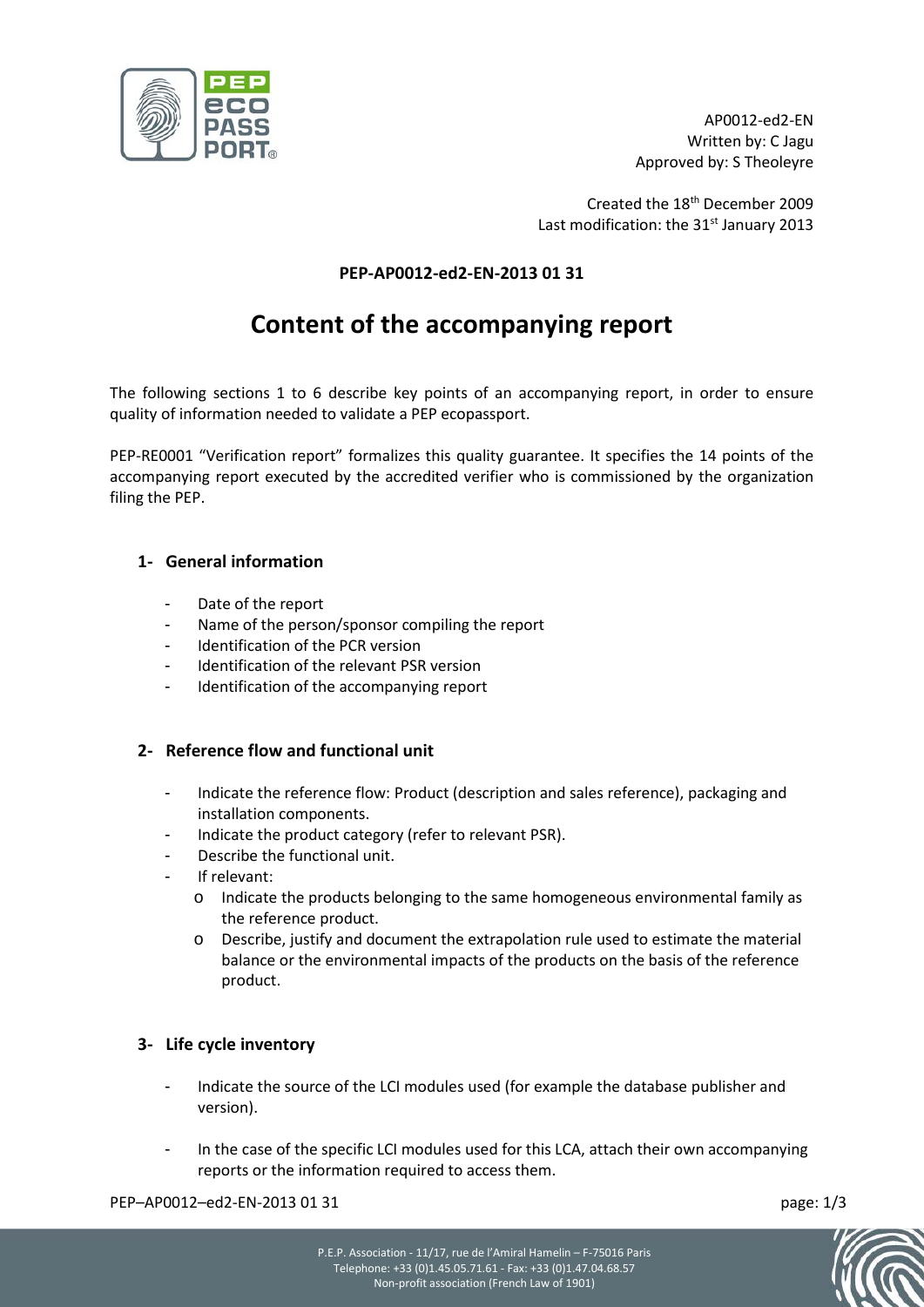- Manufacturing phase
	- Clearly identify and quantify (e.g.: mass, etc.) each material, component and process used to produce the reference flow, as well as the corresponding module used.
	- Identify and justify any approximation or exclusion of any material, component or process.
	- Calculate the mass ratio used to check the cut-off rule.
	- Identify the way in which the raw materials are transported to the manufacturing site and how the reference flow is transported to the manufacturer's last logistic platform, as well as the corresponding modules used.
	- If any transport scenarios other than those specified in section 2.5 of the PCR are used, they must be clearly indicated, described and justified.
- Distribution phase
	- Indicate the scenario for transporting products from the manufacturing platform to the implementation site and the corresponding module used.
	- If any transport scenario other than those specified in section 2.5 of the PCR is used, it must be clearly indicated, described and justified.
- Installation phase
	- Clearly identify and quantify (e.g.: mass, volume, number, etc.) each component, process and type of energy required to install the product and the corresponding modules used.
	- Identify and justify any approximation or exclusion of any component, process or type of energy.
- Utilization phase
	- If the product has complex operating modes, they must be clearly identified.
	- For each product operating mode, indicate the hypotheses considered (utilization rate, energy consumption, current, etc.).
	- If the product is covered by a standard or by regulations with an established method of measuring energy consumption, they must be clearly identified (e.g.: EuP performance measurement, Thermal Regulations, etc.).
	- Indicate the energy model adopted and the corresponding module used.
	- Clearly identify and quantify (e.g.: mass, volume, number, etc.) the elements required to operate, service and maintain the product and the corresponding modules used.
	- Identify and justify any approximation or exclusion.
- End-of-life phase
	- Indicate the transport scenario and the corresponding modules used.
	- If any transport scenario other than that specified in section 2.5 of the PCR is used, it must be clearly indicated, described and justified.
	- Describe the product end-of-life scenario and the corresponding modules used.
	- Identify and justify any approximation or exclusion of any stage of the end-of-life scenario.